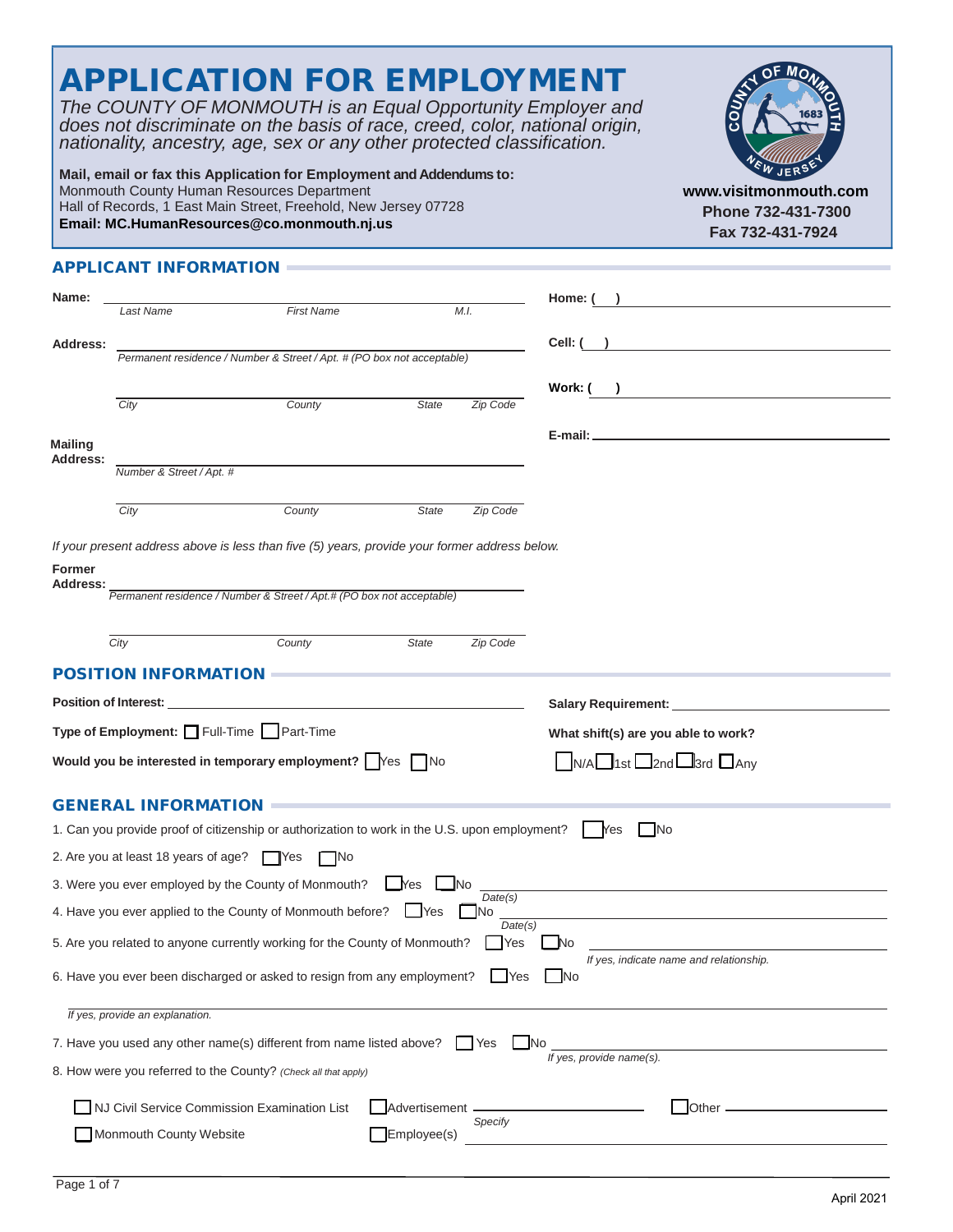#### **REQUIREMENTS**

**You are only required to answer questions on this page relevant to the requirements stated in the job specification and/or job posting for which you are applying. If a question is not applicable, you may write N/A.**

| Name                                | <b>State</b> | Major and                                 | Degree      | Minor and # of Credits         |     | Graduated |
|-------------------------------------|--------------|-------------------------------------------|-------------|--------------------------------|-----|-----------|
|                                     |              | # of Credits Completed<br>(e.g. Business) | (e.g. B.S.) | Completed<br>(e.g. Accounting) | Yes | No        |
| High School                         |              |                                           |             |                                |     |           |
| <b>GED</b>                          |              |                                           |             |                                |     |           |
| Business/Technical<br>or Vocational |              |                                           |             |                                |     |           |
| Undergraduate College               |              |                                           |             |                                |     |           |
| <b>Graduate College</b>             |              |                                           |             |                                |     |           |
| Post Graduate                       |              |                                           |             |                                |     |           |

| LICENSES / CERTIFICATIONS - Relevant to the position for which you are applying. |                                                       |                   |             |                        |  |  |  |  |
|----------------------------------------------------------------------------------|-------------------------------------------------------|-------------------|-------------|------------------------|--|--|--|--|
| Name of License                                                                  | <b>Issuing Authority</b><br>(State / Other Authority) | License<br>Number | Date Issued | <b>Expiration Date</b> |  |  |  |  |
|                                                                                  |                                                       |                   |             |                        |  |  |  |  |
|                                                                                  |                                                       |                   |             |                        |  |  |  |  |
|                                                                                  |                                                       |                   |             |                        |  |  |  |  |

|                                                           | DRIVER'S LICENSE - Relevant to the position for which you are applying.      |                       |                 |  |
|-----------------------------------------------------------|------------------------------------------------------------------------------|-----------------------|-----------------|--|
| Do you have a valid NJ Driver's License? Nes No           |                                                                              | NJ Driver's License # |                 |  |
| Do you have a valid NJ Commercial Driver's License (CDL)? | <b>Yes</b>                                                                   | Class                 | Endorsements    |  |
|                                                           | If your driver's license has ever been suspended, list the suspension dates. | Dates                 |                 |  |
|                                                           |                                                                              |                       |                 |  |
| <b>KNOWLEDGE AND ABILITIES</b>                            |                                                                              |                       |                 |  |
| Typing WPM                                                | Transcribing                                                                 |                       | Word Processing |  |

| Typing vvPlvi            | Tianschbing | VVOID PIOCESSING   |
|--------------------------|-------------|--------------------|
|                          | Explain     | Name               |
| Accounting / Bookkeeping | Spreadsheet | <b>Web Design</b>  |
|                          | Explain     | Name               |
|                          | ⊿Database   | <sup>J</sup> Other |
|                          | Name        | Name               |

#### FOREIGN LANGUAGE ABILITIES (Optional)

If there are any foreign languages, including sign languages, in which you are proficient enough to communicate on the job, and are willing to use on the job (now and in the future), please list them here: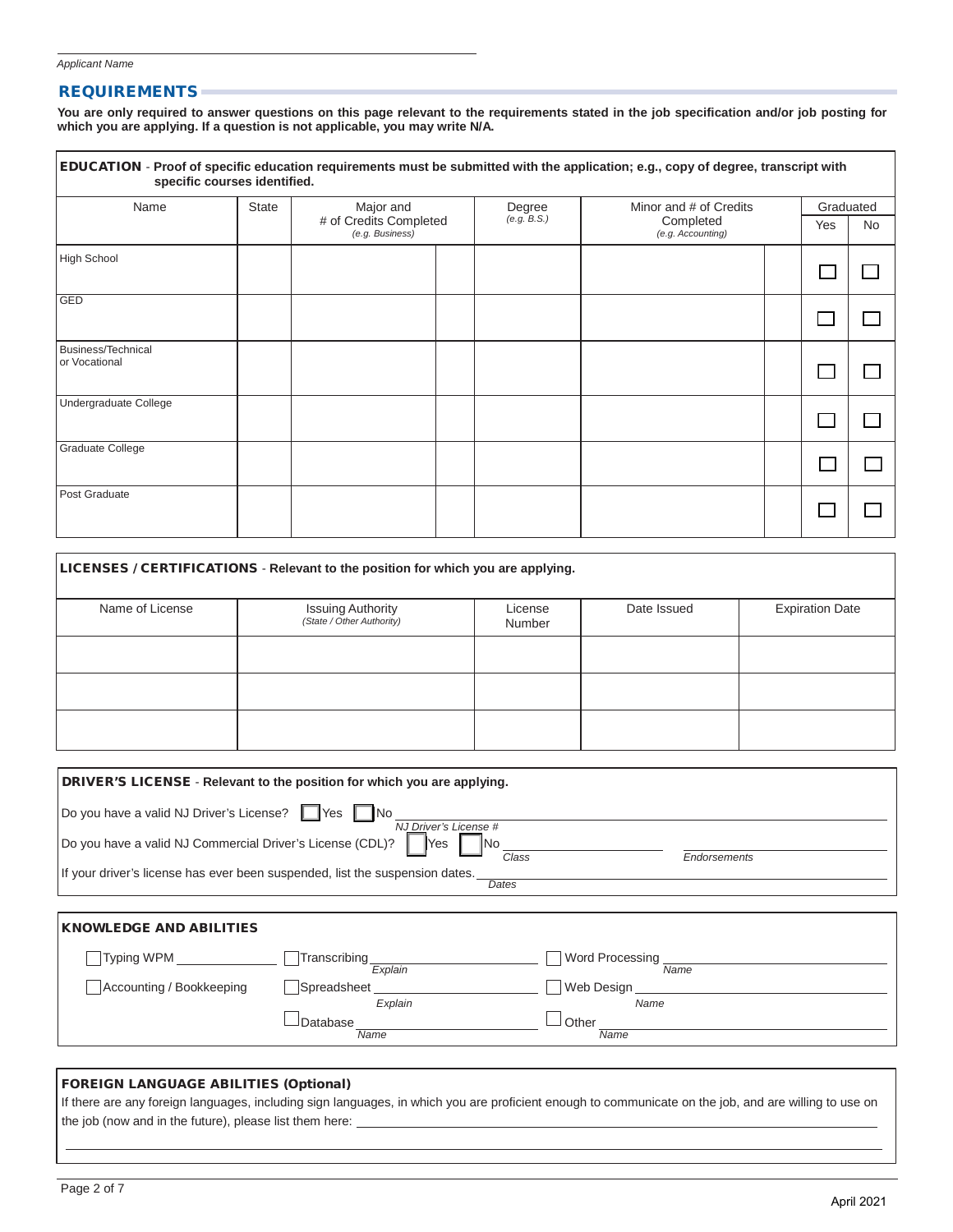#### EMPLOYMENT EXPERIENCE

Starting with your present or most recent employer, list all full-time and part-time employment history for the past ten years. Any **misstatement, falsification or omission of information shall be grounds for refusal to hire or if hired, termination.**

|                                                                                                         |                                                                                                                                                                                                                                      |                 | May we contact your present employer? Ves No |
|---------------------------------------------------------------------------------------------------------|--------------------------------------------------------------------------------------------------------------------------------------------------------------------------------------------------------------------------------------|-----------------|----------------------------------------------|
| 1.                                                                                                      |                                                                                                                                                                                                                                      |                 |                                              |
| Employer                                                                                                | Supervisor Name & Title                                                                                                                                                                                                              | Telephone       | E-mail                                       |
| Address (number & street)                                                                               | City                                                                                                                                                                                                                                 | State           | Zip Code                                     |
| <b>Title</b>                                                                                            | Employed From $\frac{1}{\text{Month} \quad / \quad \text{Year}}$ To $\frac{1}{\text{Month} \quad / \quad \text{^$                                                                                                                    | Present<br>Year |                                              |
| <b>Full-Time</b> Part-Time $\frac{1}{\# \text{ of } \text{hrs. } / \text{wk.}}$                         |                                                                                                                                                                                                                                      |                 |                                              |
|                                                                                                         |                                                                                                                                                                                                                                      |                 |                                              |
|                                                                                                         | Reason for Leaving Current or Previous Employer <b>Constitution</b> and the construction of the construction of the construction of the construction of the construction of the construction of the construction of the constructio  |                 |                                              |
| 2.<br>Employer                                                                                          | Supervisor Name & Title                                                                                                                                                                                                              | Telephone       | $E$ -mail                                    |
|                                                                                                         |                                                                                                                                                                                                                                      |                 |                                              |
| Address (number & street)                                                                               | City                                                                                                                                                                                                                                 | State           | Zip Code                                     |
| Title                                                                                                   | Employed From Month / Year To Month /                                                                                                                                                                                                | Year            |                                              |
| $\mathbin{\relax{\sqcup} }$ Full-Time<br>$\Box$ Part-Time $\frac{1}{\# \text{ of hrs. } / \text{ wk.}}$ |                                                                                                                                                                                                                                      |                 |                                              |
|                                                                                                         |                                                                                                                                                                                                                                      |                 |                                              |
|                                                                                                         | Reason for Leaving Current or Previous Employer _________________________________                                                                                                                                                    |                 |                                              |
|                                                                                                         |                                                                                                                                                                                                                                      |                 |                                              |
| 3.<br>Employer                                                                                          | Supervisor Name & Title                                                                                                                                                                                                              | Telephone       | E-mail                                       |
| Address (number & street)                                                                               | City                                                                                                                                                                                                                                 | <b>State</b>    | <b>Zip Code</b>                              |
| Title                                                                                                   | Employed From Month / Year To Month / Year                                                                                                                                                                                           |                 |                                              |
| Full-Time<br>$\Box$ Part-Time $\frac{1}{\# \text{ of } \text{hrs}}$ ./wk.                               |                                                                                                                                                                                                                                      |                 |                                              |
| Job Duties                                                                                              |                                                                                                                                                                                                                                      |                 |                                              |
|                                                                                                         |                                                                                                                                                                                                                                      |                 |                                              |
|                                                                                                         | Reason for Leaving Current or Previous Employer <b>Contract Contract Contract Contract Contract Contract Contract Contract Contract Contract Contract Contract Contract Contract Contract Contract Contract Contract Contract Co</b> |                 |                                              |
| <b>MILITARY EXPERIENCE -</b>                                                                            |                                                                                                                                                                                                                                      |                 |                                              |
| Are you a Veteran? ■ Yes ■ No Branch of Service                                                         | Rank                                                                                                                                                                                                                                 | Specialty       |                                              |
|                                                                                                         |                                                                                                                                                                                                                                      |                 |                                              |
|                                                                                                         | Are you a surviving spouse or parent of a veteran? (Civil Service Veterans Preference may apply) TYes No                                                                                                                             |                 |                                              |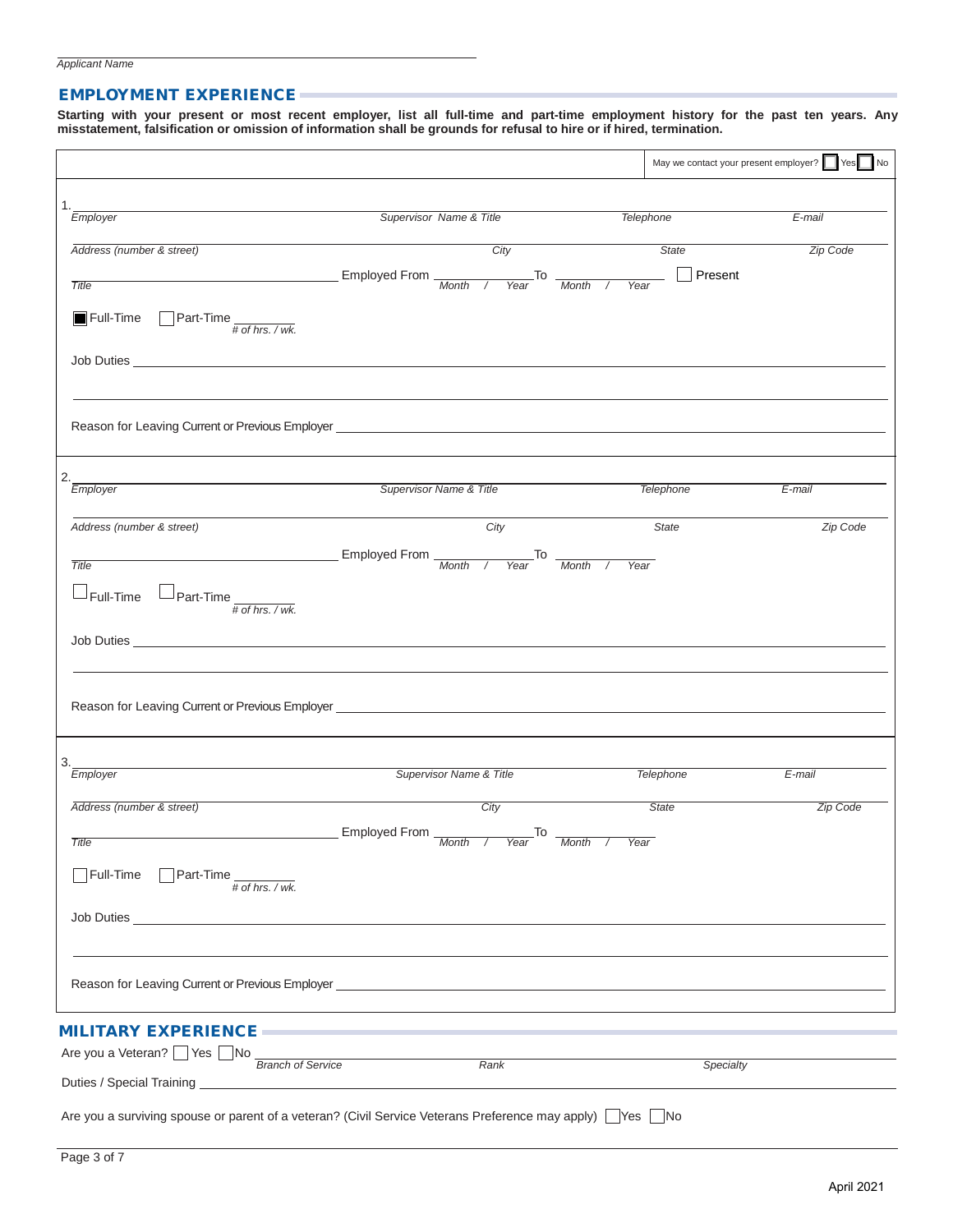## *Signature Date*

*Applicant Name* REFERENCES

#### Provide the names of three people (not relatives) that have known you for at least five years, who can attest to your character, job skills, **knowledge and abilities.**

|          |                                                                                                                                                                                                                               | Occupation | Telephone    |                 |
|----------|-------------------------------------------------------------------------------------------------------------------------------------------------------------------------------------------------------------------------------|------------|--------------|-----------------|
| Address: |                                                                                                                                                                                                                               |            |              |                 |
|          | <b>Street</b>                                                                                                                                                                                                                 | City       | <b>State</b> | <b>Zip Code</b> |
| 2. Name: | the contract of the contract of the contract of the contract of the contract of                                                                                                                                               |            |              |                 |
|          |                                                                                                                                                                                                                               | Occupation | Telephone    |                 |
| Address: |                                                                                                                                                                                                                               |            |              |                 |
|          | <b>Street</b>                                                                                                                                                                                                                 | City       | <b>State</b> | Zip Code        |
|          | 3. Name: The South State of the South State of the South State of the South State of the South State of the South State of the South State of the South State of the South State of the South State of the South State of the |            |              |                 |
|          |                                                                                                                                                                                                                               | Occupation | Telephone    |                 |
| Address: |                                                                                                                                                                                                                               |            |              |                 |
|          | <b>Street</b>                                                                                                                                                                                                                 | City       | <b>State</b> | <b>Zip Code</b> |
|          |                                                                                                                                                                                                                               |            |              |                 |

### LEGAL HISTORY

In accordance with the "Opportunity to Compete Act," effective March 1, 2015, the County of Monmouth no longer asks about a prospective employee's criminal history during the initial employment application process, except for certain positions where the law permits or requires the County to do so.

Unless you are applying for a position in law enforcement, corrections, or emergency management, or are specifically advised otherwise by a **representative of the County, please DO NOT complete the following section at this time.**

#### **Applicants for sworn law enforcement positions are required to disclose ALL ARRESTS, CONVICTIONS** AND **EXPUNGEMENTS.**

Have you ever been convicted of or pled guilty to a crime, misdemeanor, disorderly person's offense or other offense (other than a parking ticket) in New Jersey or elsewhere, which has not been expunged?  $\parallel$  Yes  $\parallel$  No

#### **IF YOUR ANSWER IS "YES", GIVE DATE AND NATURE OF EACH OFFENSE, THE NAME AND LOCATION OF THE COURT AND THE DISPOSITION OF THE CASE.**

| Date(s) and Nature of Charge(s): |         |                              |  |  |  |  |
|----------------------------------|---------|------------------------------|--|--|--|--|
|                                  | Date(s) | Nature of Charge(s)          |  |  |  |  |
| Name and Location of Court:      |         |                              |  |  |  |  |
|                                  | City(s) | <b>Address of Courthouse</b> |  |  |  |  |
| Disposition:                     |         |                              |  |  |  |  |
| Specify                          |         |                              |  |  |  |  |

All applicants please note: If you are not required to disclose your criminal history on this application, upon completion of the initial employment application process, the County will require that you do so at that time. Additionally, the County will conduct a criminal background check on all applicants who are conditionally offered employment. Except in certain limited circumstances, a conviction will not automatically disqualify an applicant from consideration for the position; rather, the County will consider (1) the nature and gravity of the offense, (2) the nature of the job being sought, and (3) the length of time since the conviction and/or completion of the sentence. Any false statement or omission during this process will disqualify you from employment.

### DRUG & ALCOHOL POLICY

The County of Monmouth is a Drug-Free Workplace. The County requires all offers of employment extended to applicants whose job duties require that they hold a Commercial Driver's License (CDL), performing safety sensitive functions as defined by Federal Highway Administration and Federal Transit Administration, Department of Transportation (DOT) regulations, are conditioned on the applicant's ability to pass a DOT mandated preemployment physical examination, which includes a drug screen. This applies to transfer employees, former employees returning to County service, including via appeals or re-employment lists, and temporary employees whose job duties require a CDL. This also applies to any employee driving a County vehicle or in a safety sensitive position as defined by the County. Failure to pass pre-employment screening will result in withdrawal of a conditional offer of employment. Refusal to sign the appropriate release and consent forms for testing or failure to provide a valid specimen for testing will be regarded as a failed test, thereby rendering the applicant disqualified for employment. If an applicant has any questions regarding this Policy, additional information may be requested from the Monmouth County Human Resources Department.

#### UNDERSTANDING AND ACCEPTANCE

I certify that all the information provided by me in connection with my application is true and complete. I understand that any misstatement, falsification or omission of information shall be grounds for disqualification for employment or if hired, termination. I understand that as a condition of employment, I will be required to provide legal proof of authorization to work in the U.S. I authorize the County of Monmouth to contact any of the persons or organizations referenced in this application. I authorize the references to give the County of Monmouth all information concerning my previous employment, education, or any other pertinent information they might have with regard to any of the subjects covered by this application.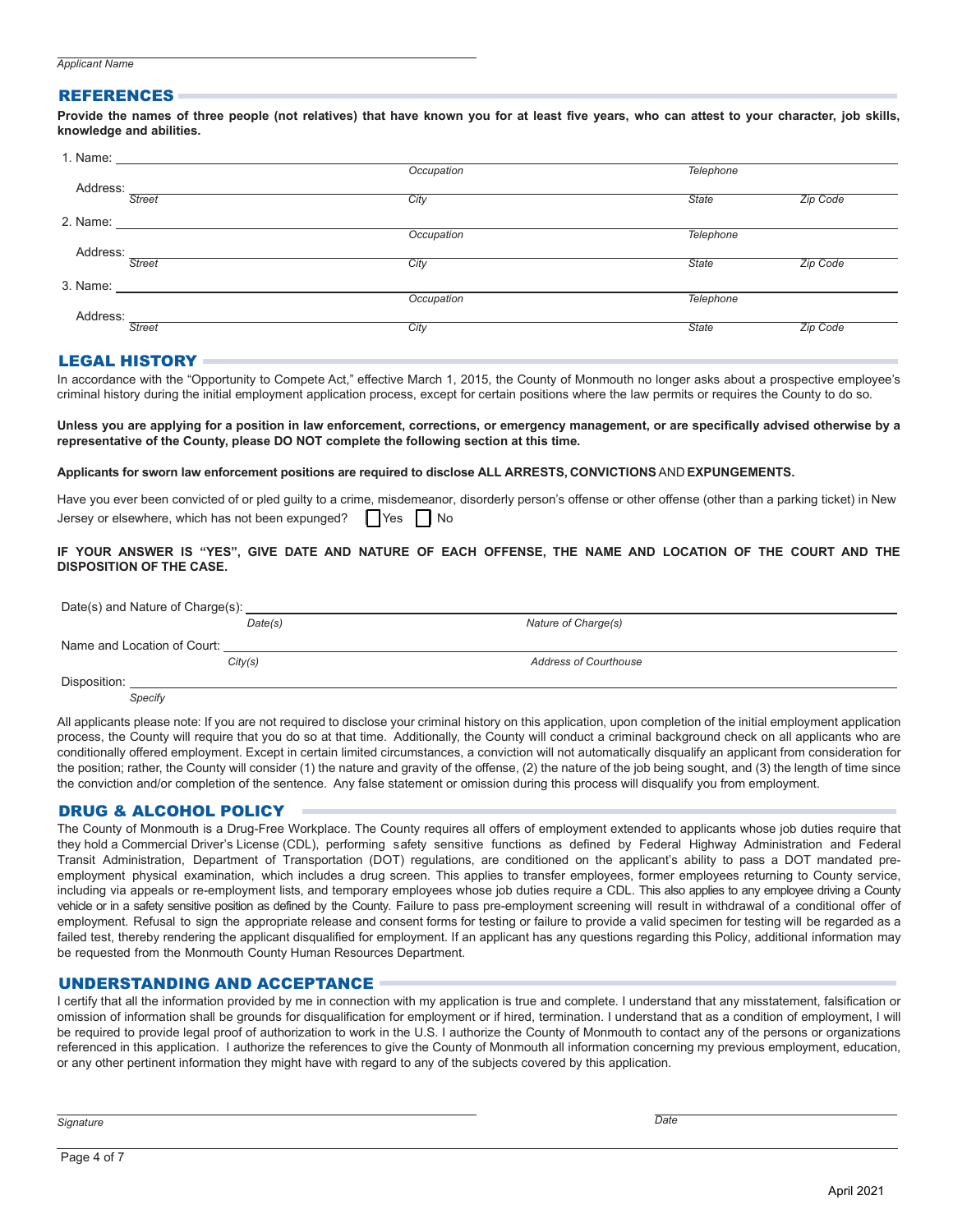# ADDENDUM A RELEASE OF INFORMATION AUTHORIZATION

**Mail, email or fax this Application for Employment and Addendums to:** Monmouth County Human Resources Department Hall of Records, 1 East Main Street, Freehold, New Jersey 07728 **Email: MC.HumanResources@co.monmouth.nj.us**



**[www.visitmonmouth.com](http://www.visitmonmouth.com/) Phone 732-431-7300 Fax 732-431-7924**

## APPLICANT INFORMATION

| Name:                      |                                                                        |                   |          | Home: (   |
|----------------------------|------------------------------------------------------------------------|-------------------|----------|-----------|
|                            | Last Name                                                              | <b>First Name</b> | M.I.     |           |
| Address:                   | Permanent residence / Number & Street / Apt. # (PO box not acceptable) |                   |          | Cell: (   |
|                            |                                                                        |                   |          | Work: (   |
|                            | City                                                                   | County<br>State   | Zip Code |           |
| <b>Mailing</b><br>Address: |                                                                        |                   |          | E-mail: _ |
|                            | Number & Street / Apt. #                                               |                   |          |           |
|                            |                                                                        |                   |          |           |
|                            | City                                                                   | County<br>State   | Zip Code |           |

I, 1. 2008 and the County of Monmouth to contact any of the persons or organizations referenced in the Application for Employment. I authorize the references to give the County of Monmouth all information concerning my previous employment, education or any other pertinent information they might have with regard to any of the subjects covered by the Application of Employment.

I hereby release the County of Monmouth, former employers and all other persons from any and all claims, demands or liabilities arising out of or in any way related to the examination of my background.

| <b>Applicant's Name (Print Legibly):</b> |  |
|------------------------------------------|--|
|                                          |  |

| Have you used any other name(s) different from name listed above? $\Box$ Yes |  |  |  | $\overline{\phantom{a}}$ No |  |
|------------------------------------------------------------------------------|--|--|--|-----------------------------|--|
|------------------------------------------------------------------------------|--|--|--|-----------------------------|--|

*If yes, provide name(s).*

*Signature Date*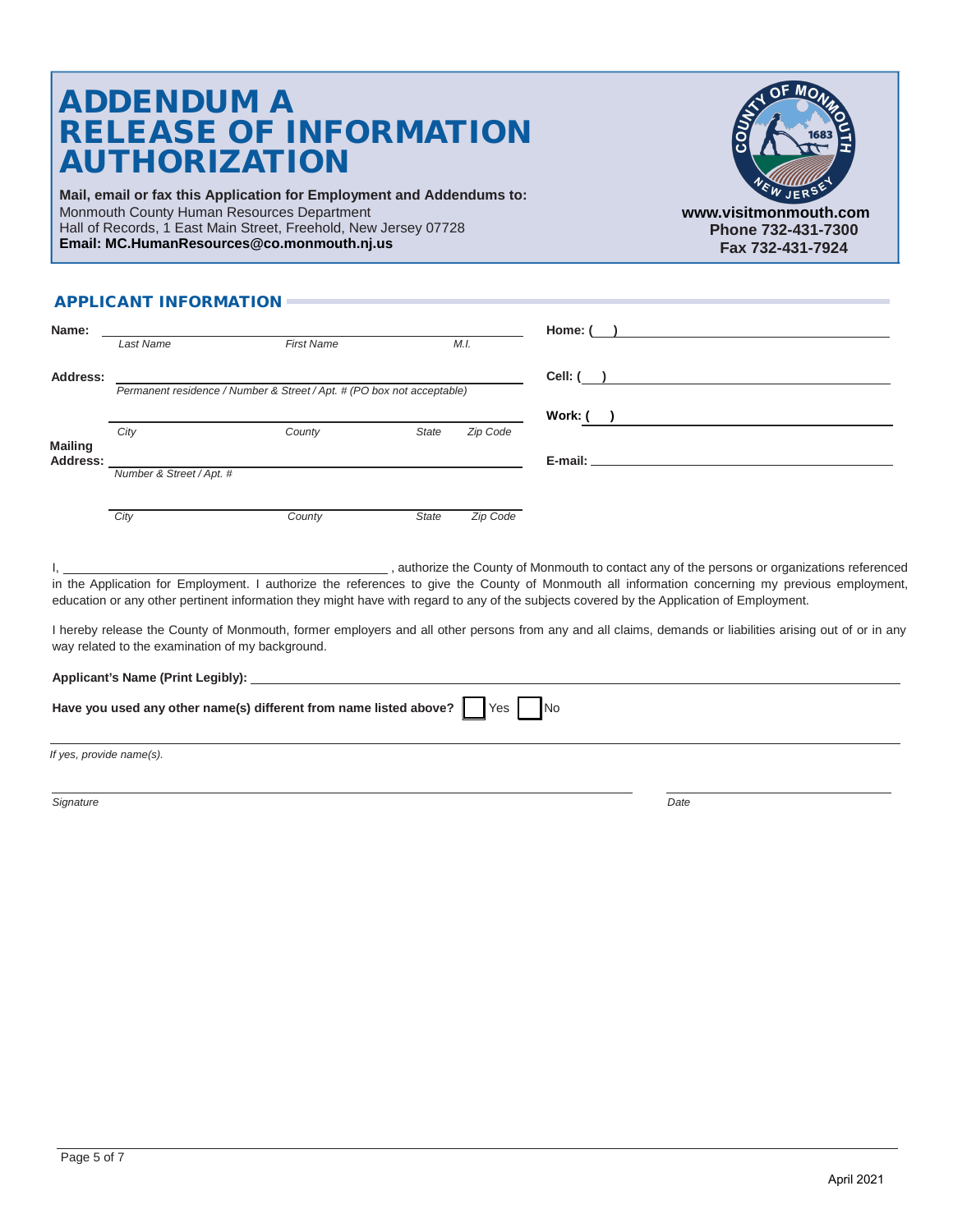| <b>ADDENDUM B</b><br><b>CDL PRE-PLACEMENT DRUG SCREEN</b><br>If you have a current CDL license, this form is to be completed<br>and submitted with the Application for Employment.                                                  |                                                                 |
|-------------------------------------------------------------------------------------------------------------------------------------------------------------------------------------------------------------------------------------|-----------------------------------------------------------------|
| Mail, email or fax this Application for Employment and Addendums to:<br>Monmouth County Human Resources Department<br>Hall of Records, 1 East Main Street, Freehold, New Jersey 07728<br>Email: MC.HumanResources@co.monmouth.nj.us | www.visitmonmouth.com<br>Phone 732-431-7300<br>Fax 732-431-7924 |
| <b>APPLICANT INFORMATION</b>                                                                                                                                                                                                        |                                                                 |

| Name:           |                                                                        |                   |              |          | Home: ( |
|-----------------|------------------------------------------------------------------------|-------------------|--------------|----------|---------|
|                 | Last Name                                                              | <b>First Name</b> |              | M.I.     |         |
| <b>Address:</b> |                                                                        |                   |              |          | Cell: ( |
|                 | Permanent residence / Number & Street / Apt. # (PO box not acceptable) |                   |              |          |         |
|                 |                                                                        |                   |              |          | Work: ( |
| <b>Mailing</b>  | City                                                                   | County            | State        | Zip Code |         |
| Address:        |                                                                        |                   |              |          |         |
|                 | Number & Street / Apt. #                                               |                   |              |          |         |
|                 |                                                                        |                   |              |          |         |
|                 | City                                                                   | County            | <b>State</b> | Zip Code |         |

## CDL APPLICANT QUESTIONNAIRE

In compliance with the Omnibus Transportation Employee Testing Act of 1991 and the rules mandated by the U.S. Department of Transportation, 49 CFR, Section 40.25 (j) Monmouth County must request of the applicant whether he/she has tested positive, or refused to test, on any pre-employment drug or alcohol test administered by an employer to which the applicant applied for, but did not obtain, safety-sensitive transportation work covered by DOT agency drug and alcohol testing rules during the past two years.

Have you tested positive or refused to test for a drug test when applying for a position within the past two years?

Have you tested positive or refused to test for an alcohol test when applying for a position within the past two years?

| Yes | lo |
|-----|----|
| Yes |    |

I understand that if I answer Yes to either question above, I may not perform the safety-sensitive functions until and unless I document successful completion of the return-to-duty process.

#### *Signature Date*

## CONFIDENTIAL CONSENT TO RELEASE INFORMATION

This release is in accordance with DOT Regulation 9 CFR Part 40, Section 40.25. I understand that information to be released is limited to the following DOT-regulated testing items:

- 1. Alcohol tests with a result of 0.04 or higher alcohol concentration;
- 2. Verified positive drug tests;
- 3. Refusals to be tested; (including verified adulterated or substituted drug test results);
- 4. Other violations of DOT agency drug and alcohol testing regulations;
- 5. Information obtained from previous employers of a drug and alcohol rule violation;
- 6. Documentation, if any, of completion of the return-to-duty process following a rule violation.

I hereby authorize previous employers to release my information regarding the Department of Transportation regulated drug and alcohol testing records.